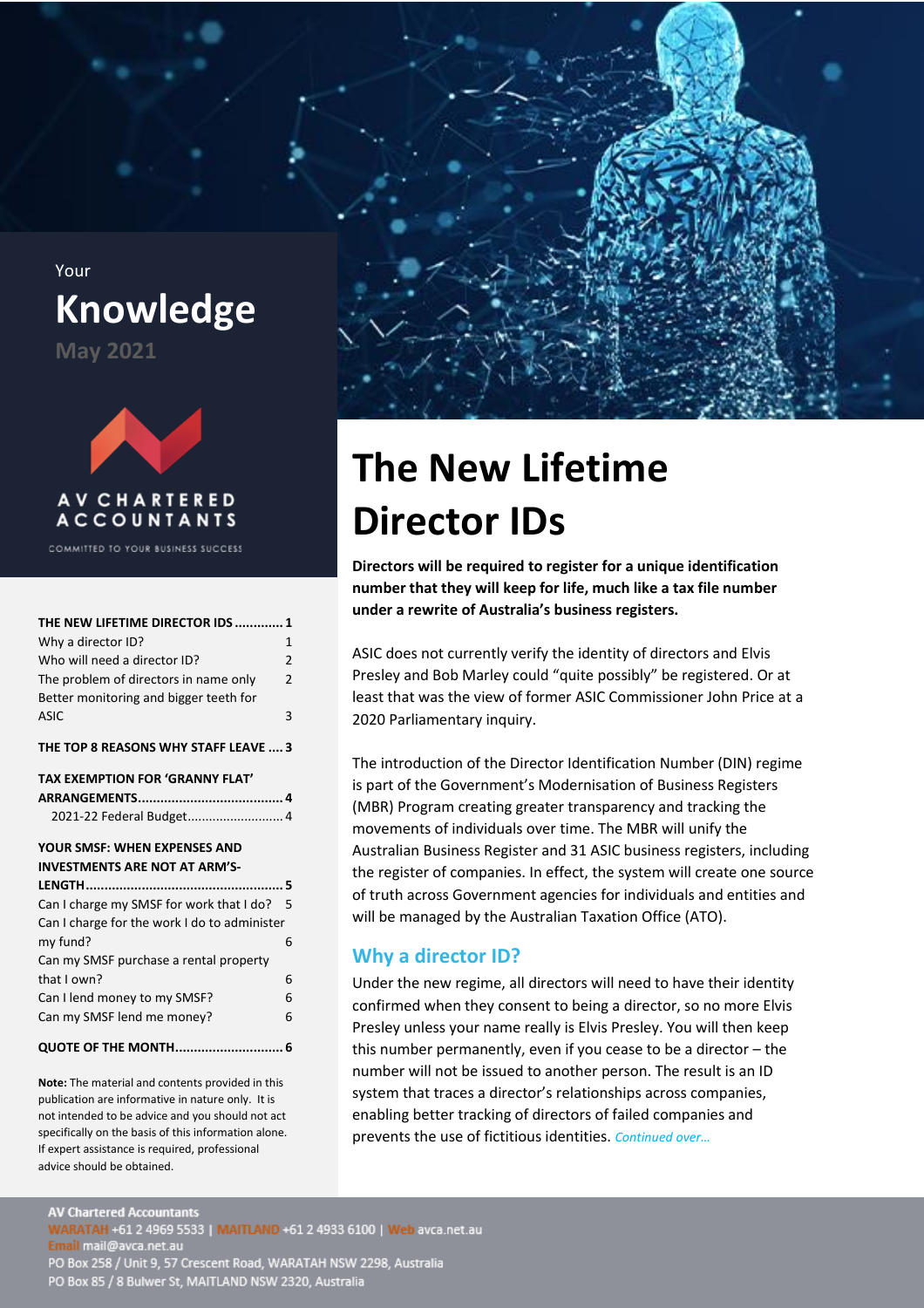The target is illegal phoenixing. Phoenixing is when directors transfer the assets of an existing company to a new company without paying full value, leaving the debts with the old company. Once the assets have been transferred, the old company is liquidated leaving creditors out of pocket. Phoenixing has a ripple effect in the community and is estimated to cost between \$2.9 billion and \$5.1 billion annually. The real face of the impact is to the unpaid creditors – mostly customers and contractors, unpaid employee entitlements, and the broader cost through unpaid taxes.

*ASIC does not currently verify the identity of directors and Elvis Presley and Bob Marley could "quite possibly" be registered.*

Once the assets are transferred to a new company, the directors then continue to operate the business in a new entity. They just set aside the problems and start again with the benefit of the good parts of their

old company as a foundation.

#### <span id="page-1-0"></span>**Who will need a director ID?**

The DIN is very broad and introduces the concept of an 'eligible officer'. An eligible officer is a director who:

- is appointed to the position of director, or is appointed to the position of an alternate director and is acting in that capacity (regardless of the name that is given to that position); or
- any other officer of the registered body who is an officer of a kind prescribed by the regulations.

The definition picks up the concept of 'shadow directors' who act in the capacity of directors through influence and control but are not directors by title. That is, its feasible that someone who is not a director but is seen to be making decisions on behalf of the company can be held to account.

An eligible officer is a director of a:

- company
- registered foreign company
- registered Australian body under the Corporations Act such as an association or a charity, or
- an Aboriginal and Torres Strait Islander corporation (which are registered under the CATSI Act).

When the system opens, directors will need to apply for an ID through the Australian Business Register system through their myGov account. If you do not have [a myGov account,](https://www.mygovid.gov.au/) it would be a good idea to create an account and become familiar with how it works. Your myGov account creates your digital credentials to verify who you are.

When you register, you will need to declare that the information you have provided is true and correct, you are or will be an eligible officer within 12 months, and you do not have an existing ID (or applied for one).

Existing directors will have until 30 November 2022 to acquire a DIN (30 November 2023 for directors of corporations under CATSI). For the first year of the program, new directors will have 28 days to apply for a DIN from the time of their appointment. From the first year onwards, you will need to have a DIN prior to being appointed as a director.

Unlike the existing system that merely registers information, the new regime will verify a director's information and may utilise other sources of information such as your driver's license and/or link to your client record held by the ATO.

## <span id="page-1-1"></span>**The problem of directors in name only**

The new regime will not overcome one problem area – where naive participants are encouraged to become directors in name only such as elderly parents, or a spouse. That is, the identity of that person is legitimate but their role as a director is merely window dressing and they do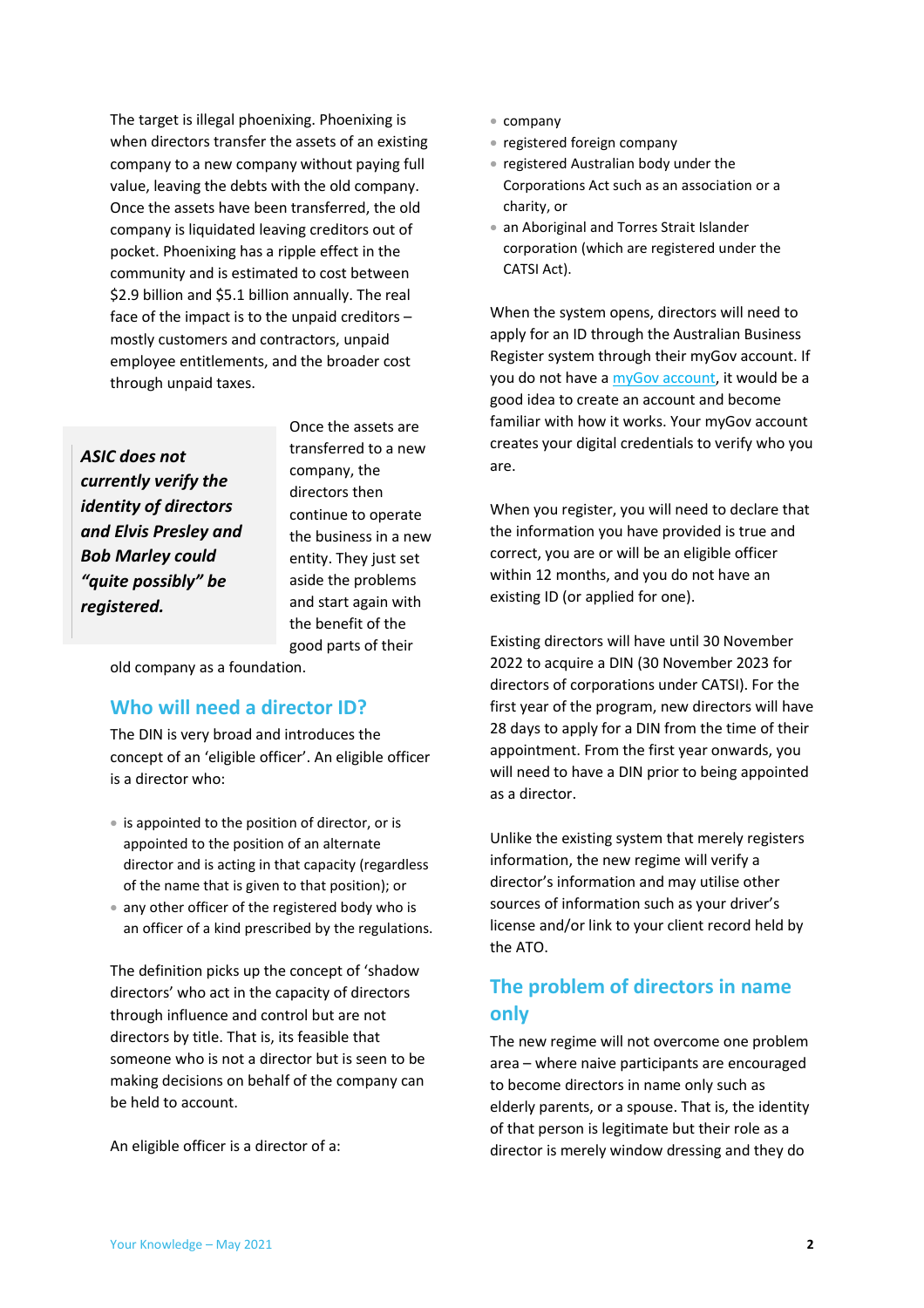not fulfil the role as active participants - a situation that is not uncommon in family groups.

It's important that anyone agreeing to be a director understands the implications. Being a director is not just a title; it is a responsibility. At a financial level, directors are responsible for ensuring that the company does not trade while insolvent. The by-product of this is that the directors may be held personally liable for the debt incurred. The director penalty regime has also been tightened up in recent years to ensure that directors are personally liable for PAYG withholding, net GST and superannuation guarantee charge liability if the company fails to meet its obligations by the due date. For many small businesses, the directors are also often personally responsible for company loans secured against property such as the family home.

Failing to perform your duties as a director is a criminal offence with fines of up to \$200,000 and five years in prison.

Ignorance is not a legal defence. Don't sign anything unless you understand the consequences.

## <span id="page-2-0"></span>**Better monitoring and bigger teeth for ASIC**

The introduction of a structured director verification system comes with greater controls and influence by the regulators to enforce the law with civil penalties of up to \$200,000 in situations which include:

- Failure to register within the relevant timeframes
- Applying for multiple DINs
- Misrepresenting a DIN, and
- Accessorial liability where someone seeks to pervert the system

The failure to register when required is a strict liability and the regulator does not have to prove fault, they will simply issue an infringement notice. **-End-**

## <span id="page-2-1"></span>**The top 8 reasons why staff leave**

Australia is facing a shortage of skilled labour. When the supply of staff dry up the focus often turns to retention. But, the first step is to understand why people you want to stay, choose to move on?

**1. Change in leadership** - Leadership vacuum or concern about the impact of the change. **2. Work not challenging** - This is the classic reason for leaving that is behind the "it's just time" comment. The employee feels as if the business has nothing left to offer.

**3. Conflict with a supervisor** - Your business can have the best retention policies and strategies in place but a conflict between a Manager and subordinate is immediate and damaging.

**4. Change in company dynamics** - Each business is generally made up of smaller subgroups. These might be based on age, gender, professional status or cultural identity. The loss of a popular team member from one of these groups will be more deeply felt by their subgroup.

**5. Unfavourable change in responsibilities** - Changes in team structures, reallocation of resources or taking on new assignments that are not within the skills set or comfort level of the employee.

**6. Life work balance issues** - Retention is about mutual respect for priorities. The employer respecting the employee's personal responsibilities and employees recognising that they have corporate responsibilities. Both need to be fulfilled.

**7. Poor recruitment** - Professional or cultural misfits. Ever hired Mr Right now rather than Mr Right?

**8. Lack of recognition for perceived value** - Overlooked for opportunities held out but not delivered.

Sometimes, it's not all bad. We've all had them; that employee who is the cultural and professional misfit. Decisive action when there is a poor fit can improve team morale.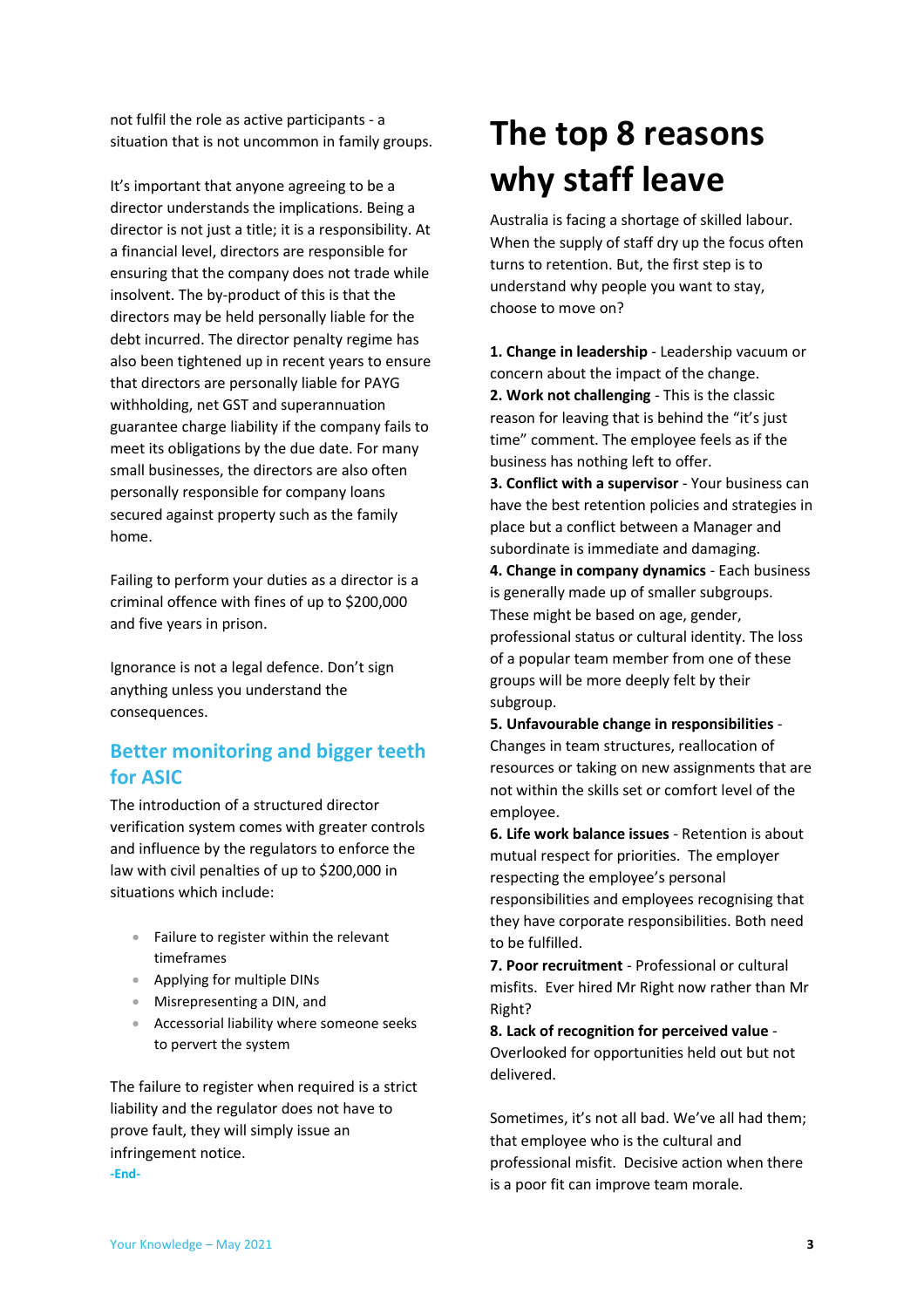## <span id="page-3-0"></span>**Tax exemption for 'granny flat' arrangements**

**To protect older Australians, the Government has moved to formalise 'granny flat arrangements' by providing an incentive to protect all parties in the arrangement.**

Typically, granny flat arrangements occur when an older person transfers some sort of consideration (often title to property or proceeds from the sale of property) to their adult child in exchange for the promise of ongoing care, support and housing. In some circumstances, it's a way for a parent to give their children access to their inheritance when it's needed not at a later point when the person dies.

However, a 2017 Australian Law Reform Commission report highlighted the potential for elder abuse where granny flat arrangements fall apart. If the relationship breaks down, or other unforeseen circumstances arise, the older person can be left homeless. A central problem is a lack of formality in these arrangements.

The tax system, in particular, the capital gains tax (CGT) system, acts as a disincentive to formalising a granny flat arrangement. Under the current rules if a granny flat arrangement if formalised, this can lead to an upfront tax liability for the home owners. Also, the children can potentially lose part of their main residence exemption when the parent pays for the right to live in the home depending on how the arrangement is structured. If the arrangement is left informal, and the money paid by the parent is merely a gift, the main residence exemption is generally unaffected.

Recently released exposure draft legislation seeks to overcome the disincentive to formalising a granny flat arrangement by providing a CGT exemption.

This does not mean that every separate dwelling built out the back of a house will have a CGT exemption. The legal meaning of granny flat is derived from social security law; it describes an arrangement rather than a type of accommodation and can arise whenever money or other consideration is given in exchange for a right to use accommodation for life.

The draft legislation provides that no CGT event will arise from a granny flat arrangement where certain conditions are met including where the individual with the granny flat arrangement has:

- Reached pension age or has a disability, and
- That the arrangement is in writing and is not of a commercial nature.

#### <span id="page-3-1"></span>**2021-22 Federal Budget**

Look out for our Federal Budget update taking you beyond the headlines to what's important to you and your business!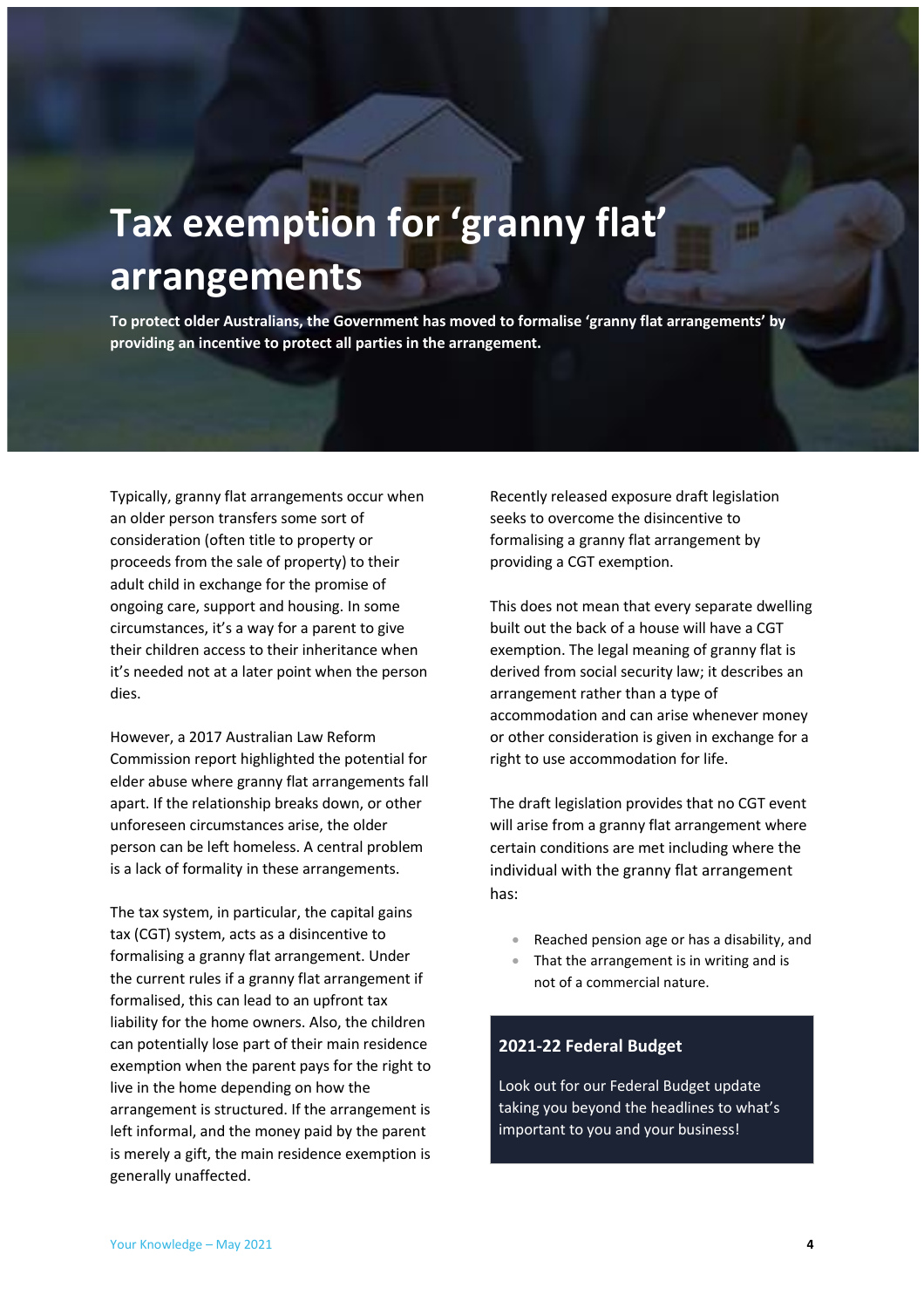## <span id="page-4-0"></span>**Your SMSF: when expenses and investments are not at arm's-length**

**We often get questions from clients about what they can and cannot do in their SMSF. Often the questions relate to related party transactions – that is, interactions between the SMSF, its assets, and its members (or relatives of members). We've set out some of the common questions and answers.**

In general, all interactions between your SMSF and its members should be at arm's length – that is, the terms of the transactions are the same as what would be entered into between independent parties, but there are circumstances where the interests of the fund and its members intersect. A transaction which is favourable to either party is deemed to be at non-arm's length terms, which could create some taxation issues.

## <span id="page-4-1"></span>**Can I charge my SMSF for work that I do?**

Let's say your SMSF owns a residential rental property and the property needs a fence. You're a builder and can build the fence. Can you charge the SMSF for the fence? The answer is maybe.

What you charge and how it is charged is critically important here.

If the fund acquires the fencing material, and is invoiced by the building business to construct the fence, and pays a market rate for the labour involved, then there is unlikely to be a problem as the charges are transparent and at market value. However, documentation is essential, and you may also need to verify that the labour cost charged is the market rate.

However, if the business decides to install the fence for no charge, or alternatively charge an excessively high rate, then the transaction could be deemed to be non-arm's length.

If the building business acquires the fencing material and then installs the fence at arm's length rates for the SMSF, this could still cause in-house asset issues as the fund has acquired an asset from the member; the fencing material. It all gets very messy and it might just be easier to have someone else do it!

What happens if the building business either charges below market rates or does not charge the fund for labour cost? The rules have recently been extended to capture non-arm's length expenses where a related party is acting in a capacity other than as trustee and a non-arm's length expense was not charged. i.e., where the fund benefits from work performed by a member in a capacity other than trustee. The ATO sees these non-arm's length expenses as potentially artificially inflating an SMSFs earnings.

The market value of the work performed might be treated as a contribution, or all of the income from the asset could be deemed to be nonarm's length, which means the highest marginal